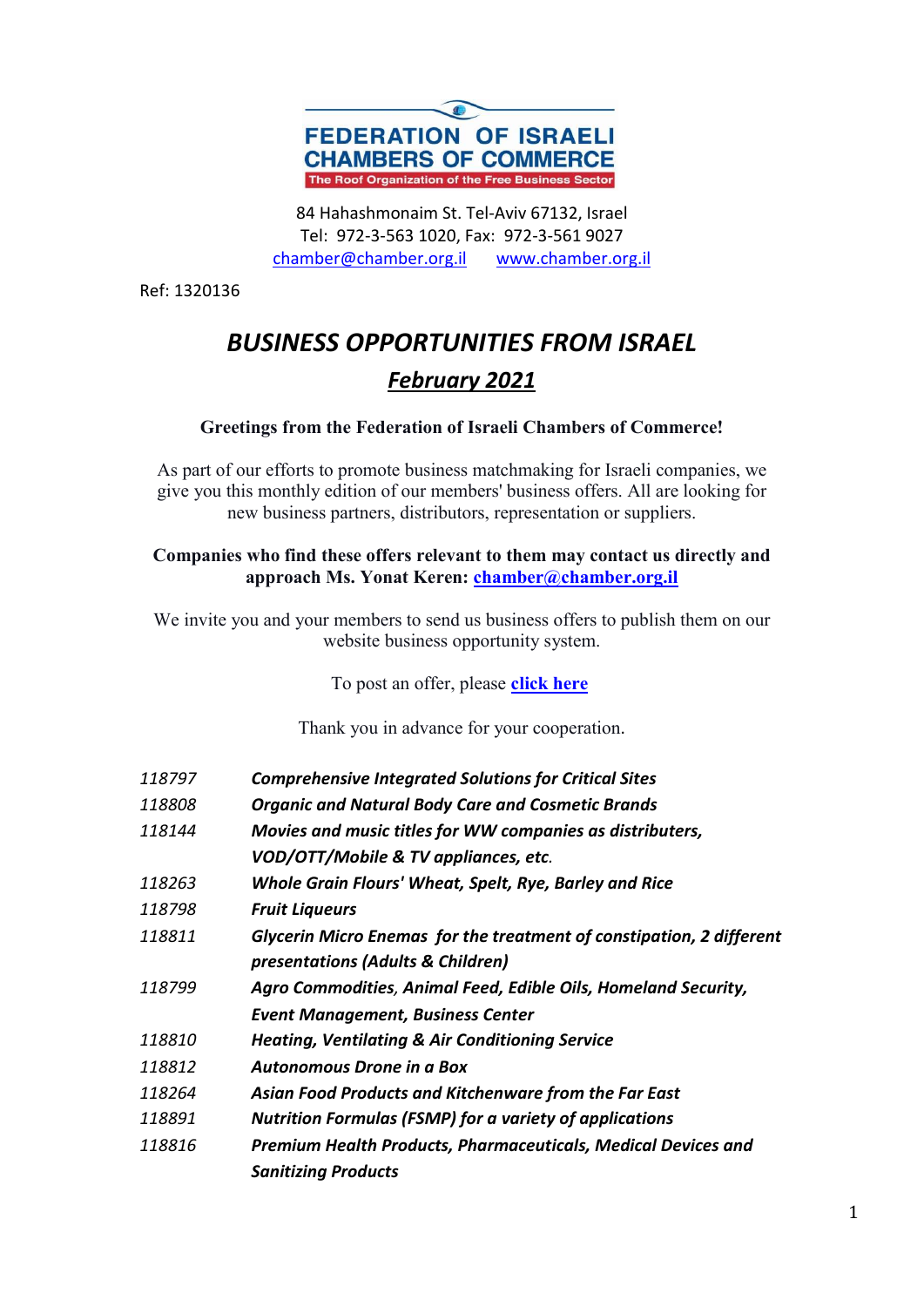# **EXPORT**

| <b>Company Name</b>   | <b>Magal Security Systems (20125)</b>                                                                                                                                                                                                                                                              |
|-----------------------|----------------------------------------------------------------------------------------------------------------------------------------------------------------------------------------------------------------------------------------------------------------------------------------------------|
| <b>Contact Person</b> | Initial contact to be made via the Federation of Israeli Chambers                                                                                                                                                                                                                                  |
|                       | of Commerce:                                                                                                                                                                                                                                                                                       |
|                       | <b>International Relations Division</b>                                                                                                                                                                                                                                                            |
|                       | Email: chamber@chamber.org.il                                                                                                                                                                                                                                                                      |
| Website               | www.magalsecurity.com                                                                                                                                                                                                                                                                              |
| Year of Establishment | 1969                                                                                                                                                                                                                                                                                               |
| No. of Employees      | 450                                                                                                                                                                                                                                                                                                |
| Offer No.             | 118797                                                                                                                                                                                                                                                                                             |
| Summary of offer      | Export/Joint Venture: Comprehensive Integrated Solutions for<br>Critical Sites, man-aged by Fortis4G - our 4th generation,<br>cutting-edge hybrid PSIM with SEIM (Physical Security<br><b>Information Management System integrated with Security</b><br><b>Information &amp; Event Management)</b> |

#### **Description of Offer**

We are a leading international provider of solutions and products for physical and cyber security, as well as safety and site management. Over the past 45 years, we have delivered tailor-made security solutions and turnkey projects to hundreds of satisfied customers in over 80 countries – under some of the most challenging conditions.

Our company offers comprehensive integrated solutions for critical sites, managed by Fortis4G – our 4th generation, cutting-edge hybrid PSIM with SEIM (Physical Security Information Management system integrated with Security Information & Event Management). The solutions leverage our broad portfolio of homegrown PIDS (Perimeter Intrusion Detection Systems), advanced outdoors CCTV/IVA technology and Cyber Security solutions.

We have strong presence in high security markets:

- Transportation: Airports, Seaports, Railroads
- Energy: Nuclear Power & Conventional Power
- Borders and Border Crossings
- Military Facilities: Army Bases, Sensitive Areas
- Prisons / Correctional Facilities
- Safe & Smart-City
- Critical Infrastructure (CIP), Oil and Gas sites, Pipelines
- VIP: Presidential palaces, Parliaments
- Securing large International Sporting Events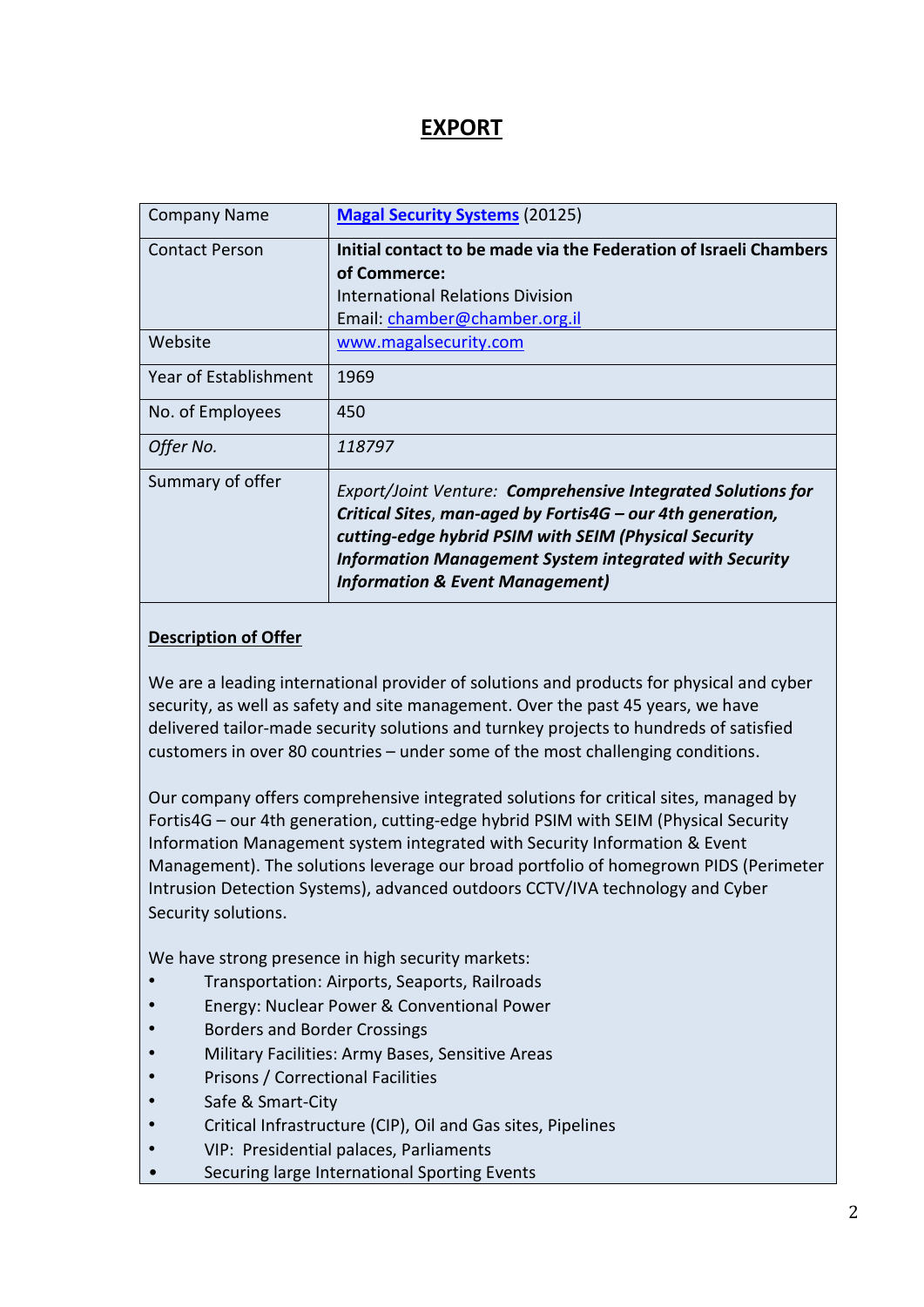The company develops and integrates its solutions and innovative products in-house which makes us a company with a unique technological mastery, based on a unique portfolio of smart technologies and products.

Our homegrown products cover seven categories:

- Fortis4G: PSIM system (Physical Security Information Management)
- Access Control Systems
- Perimeter Intrusion Detection Systems (PIDS)
- Video Management Systems
- Cyber security Products
- Unmanned Autonomous Patrolling Robots
- Electro Optic Day & night Sensors

Our products include:

- Symphony: Video Management System (VMS) with integrated advanced analytics (IVA)
- Advanced Taut Wire Perimeter Protection Detection: DTR and Yael
- Vibration Detection Systems: Fensor: New generation IP Vibration Sensor FlexZone: Fence mounted Microphonic detection Sensor Barricade: Electro-Mechanical Sensor
- Culvert protection: MagBar
- Decorative and innocent Fence protection System: InnoFence
- Digging detection: TunnelGuard seismic sensor
- Covert Protection System: Fiber Patrol, OmniTrax
- Pipe Line Protection and Leak Detection: Fiber Patrol PL
- Microwave volumetric detection system: UltraWave
- Revolutionary advanced patrolling Robot: RoboGuard

| Potential Partners | <b>HLS Companies</b> |
|--------------------|----------------------|
| Target Countries   | Africa               |

| <b>Company Name</b>   | K & Care Organics Ltd. (63248)                                                    |
|-----------------------|-----------------------------------------------------------------------------------|
| <b>Contact Person</b> | Initial contact to be made via the Federation of Israeli Chambers<br>of Commerce: |
|                       |                                                                                   |
|                       | <b>International Relations Division</b>                                           |
|                       | Email: chamber@chamber.org.il                                                     |
| Website               | www.kcare.co.il                                                                   |
| Year of Establishment | 2011                                                                              |
| No. of Employees      | 12                                                                                |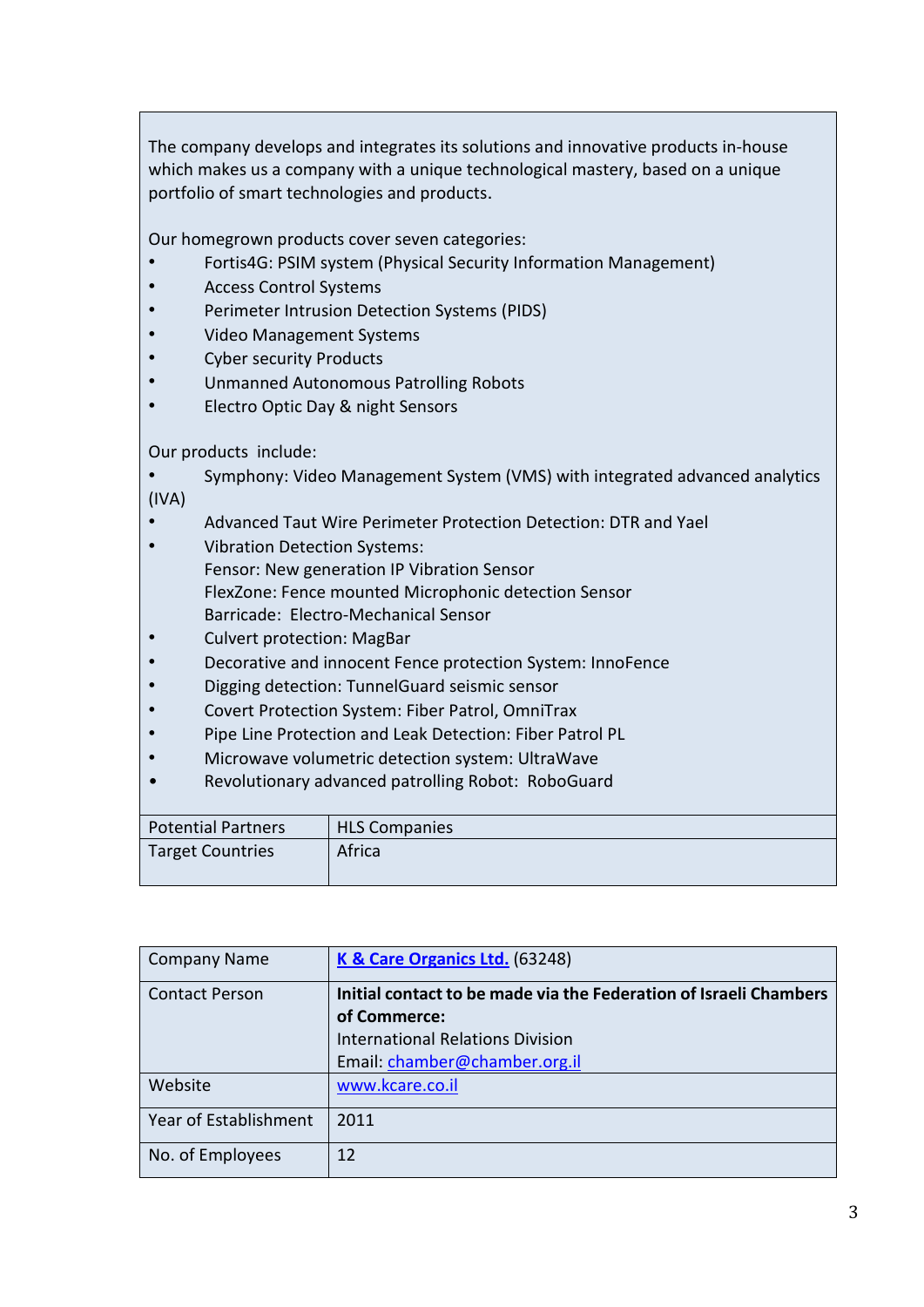| Offer No.        | 118808                                                           |
|------------------|------------------------------------------------------------------|
| Summary of offer | <b>Export: Organic and Natural Body Care and Cosmetic Brands</b> |

Our company represents the organic and natural body care and cosmetic brands: Avalon Organic, Jason Natural and Alba Botanica.

We would like to offer you 4 cosmetic lines which are best sellers in Israel and worldwide.

All items are natural/organic, vegan, sulfate free without harmful chemicals, oil enriched with herbs.

Regulatory documentation for local registration is available.

All products are made in the USA and are best sellers in their category.

| <b>Potential Partners</b> | Distributors, Pharm Chains, Organic Stores. |
|---------------------------|---------------------------------------------|
| <b>Target Countries</b>   | UAE, Oman.                                  |

| <b>Company Name</b>   | <b>FLIXU</b> (73999)                                                                                      |
|-----------------------|-----------------------------------------------------------------------------------------------------------|
| <b>Contact Person</b> | Initial contact to be made via the Federation of Israeli Chambers                                         |
|                       | of Commerce:                                                                                              |
|                       | International Relations Division                                                                          |
|                       | Email: chamber@chamber.org.il                                                                             |
| Website               | http://flixudoc.store                                                                                     |
|                       |                                                                                                           |
| Year of Establishment | 2004                                                                                                      |
| No. of Employees      | $1 - 10$                                                                                                  |
| Offer No.             | 118144                                                                                                    |
| Summary of offer      | Export: Movies and music titles for WW companies as<br>distributers, VOD/OTT/Mobile & TV appliances, etc. |

#### **Description of Offer**

The company designs, tailors and markets unique evening gowns collections.

The fashion house's exclusive styles are targeted towards women of a wide range of ages suitable for all occasions.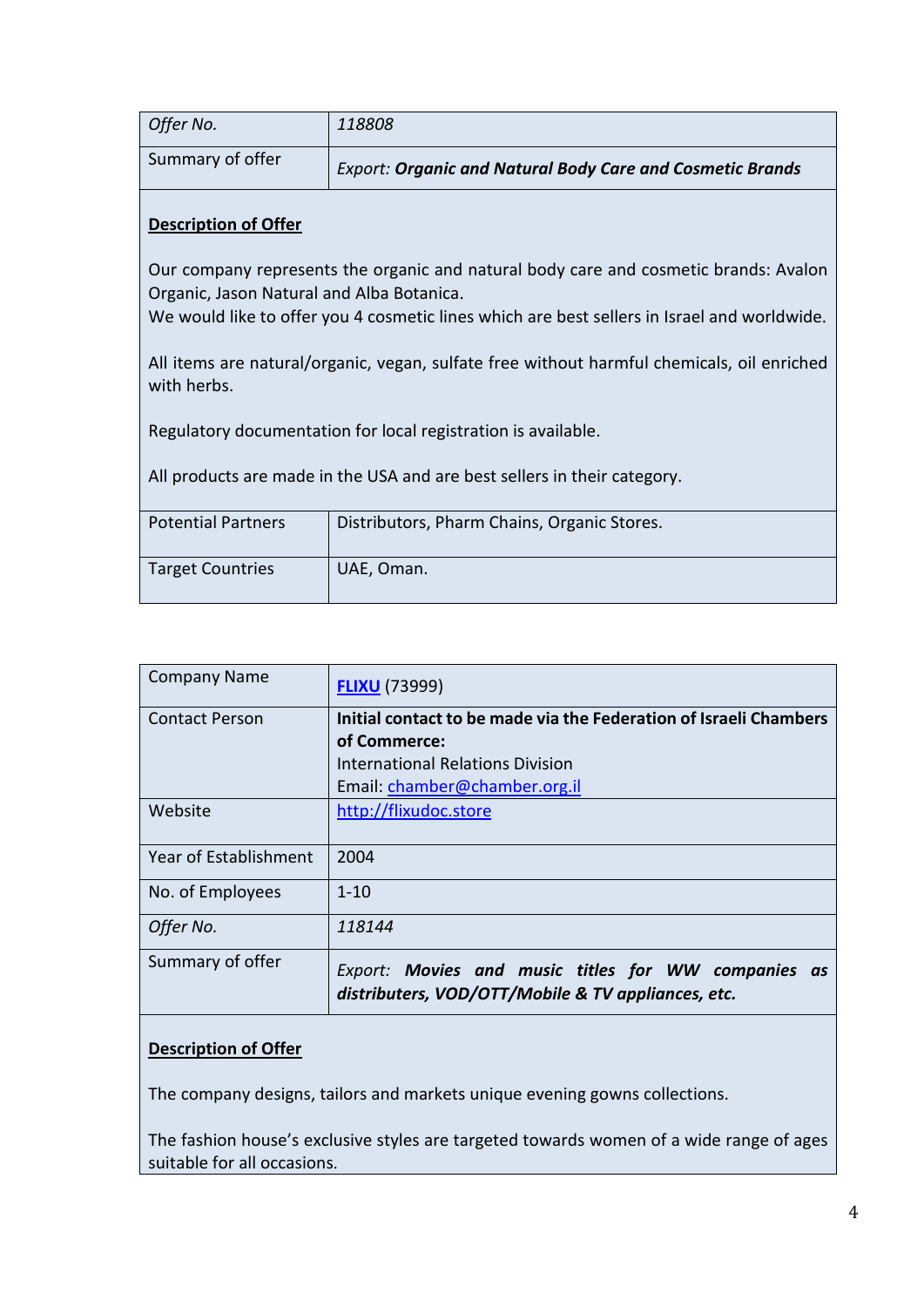Since 1994 the company developed a store chain, which markets its exclusive designs to more than 100 sales outlets nationwide. The company also manages five flagship stores displaying and selling its designs.

The company's creative designers develop new styles that are meticulously sewed on quality fabrics as part of the latest trends with very high standards and the type of original thinking that break barriers for which Israeli Fashion became known off.

| <b>Potential Partners</b> | Distributers, VOD/OTT/Mobile & TV app, etc. |
|---------------------------|---------------------------------------------|
| <b>Target Countries</b>   | Worldwide                                   |

| <b>Company Name</b>   | Y.S. Chemed Industries Ltd. (73755)                                   |
|-----------------------|-----------------------------------------------------------------------|
| <b>Contact Person</b> | Initial contact to be made via the Federation of Israeli Chambers     |
|                       | of Commerce:                                                          |
|                       | <b>International Relations Division</b>                               |
|                       | Email: chamber@chamber.org.il                                         |
| Website               | www.mehudar.co.il                                                     |
| Year of Establishment | 1999                                                                  |
| No. of Employees      | 11                                                                    |
| Offer No.             | 118263                                                                |
| Summary of offer      | <b>Export: Whole Grain Flours' Wheat, Spelt, Rye, Barley and Rice</b> |
| $1.11.11 \times 1000$ |                                                                       |

#### **Description of Offer**

Our company has developed a unique manufacturing process, which starts from the grainselection stage and continues right through to the final packaging. Our production process is fully independent of external contractors, allowing the company to closely supervise the flour through every step of the process.

Here's a peek at our unique manufacturing process at different levels of production:

- 1. Grains worldwide are independently selected only the finest are accepted.
- 2. The kernels are cleansed before milling, to ensure that zero foreign substances make their way into the flour.
- 3. There is total control over the manufacturing process, with no human intervention at any point in the flour's production.
- 4. The milling method is unique.
- 5. The grain is carefully cut so as to improve the swelling of the dough.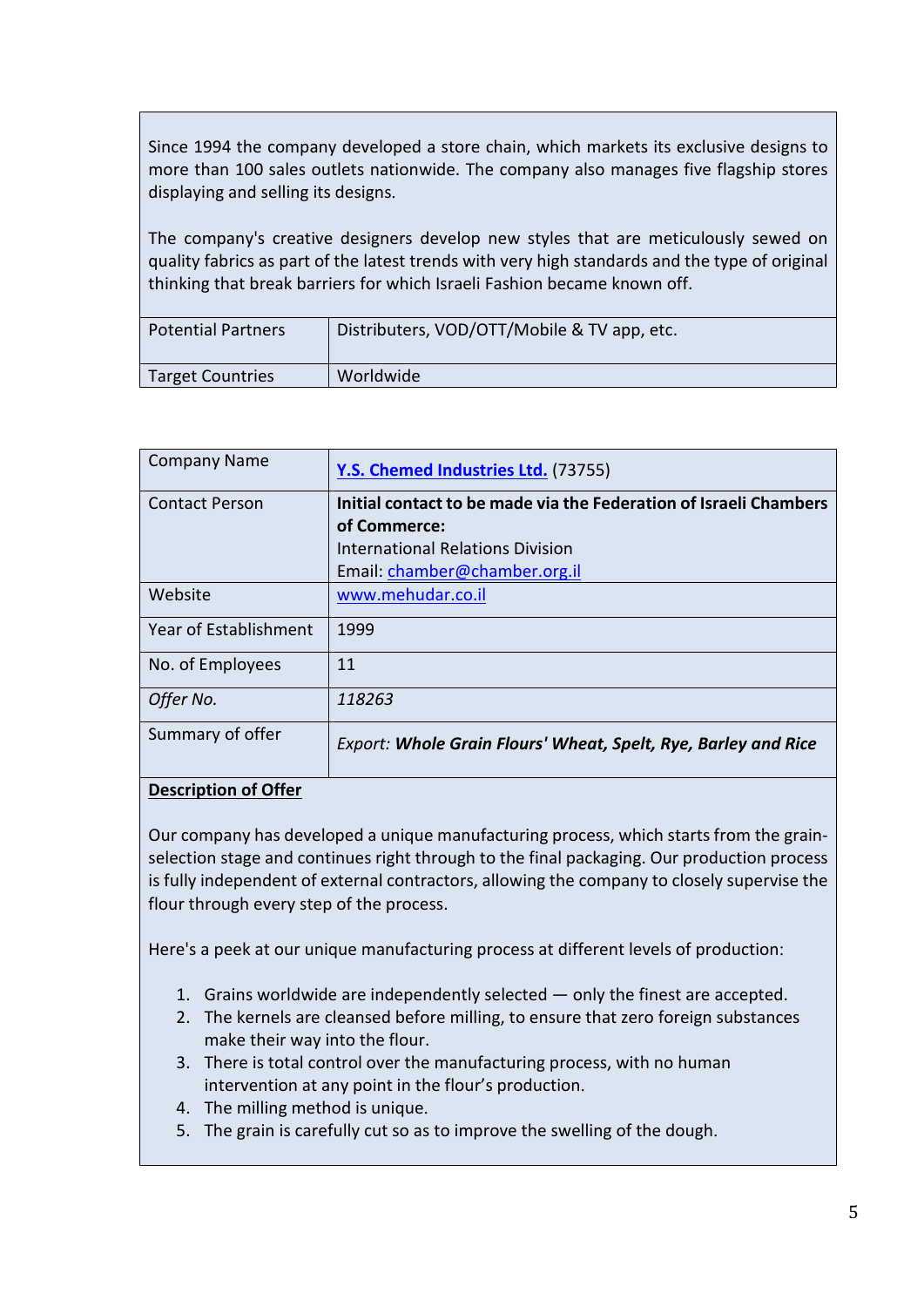| We take great care at every step of the milling process to ensure the best possible quality<br>flour. |                                            |
|-------------------------------------------------------------------------------------------------------|--------------------------------------------|
| <b>Potential Partners</b>                                                                             | Food Chains, Retailers, Boutique Bakeries. |
| <b>Target Countries</b>                                                                               | USA, Europe, Asia, Middle East.            |

| Other Information | We are a leading company in Israel for the best flours for      |
|-------------------|-----------------------------------------------------------------|
|                   | culinary and health. Sold in the main chains of supermarkets in |
|                   | Israel: Supersal, Rami levy, Dabah and Sons, King Store and     |
|                   | other.                                                          |

| <b>Company Name</b>   | <b>Ora Winery (72438)</b>                                         |
|-----------------------|-------------------------------------------------------------------|
| <b>Contact Person</b> | Initial contact to be made via the Federation of Israeli Chambers |
|                       | of Commerce:                                                      |
|                       | <b>International Relations Division</b>                           |
|                       | Email: chamber@chamber.org.il                                     |
| Website               | www.ona.krr.co.il                                                 |
| Year of Establishment | 2019                                                              |
| No. of Employees      | 10                                                                |
| Offer No.             | 118798                                                            |
| Summary of offer      | <b>Export: Fruit Liqueurs</b>                                     |

It's all about connection, with nature, with creation, with land and the fruit it yields. It's a connection between Kibbutz Ramat Rachel's 90 years of agriculture & Itzik Even-Ram's 10 years of knowledge. Love and experience producing handmade, natural liqueurs.

The product of these connections is a high-quality boutique winery nestled between the Kibbutz cherry orchards and strawberry greenhouses.

Every detail gets close and careful attention: the selection of the fruit arriving straight from the orchards, the use of natural methods and top-quality raw materials, and the design of the sleek and stylish bottle.

That's how our liqueur is created. The fruit of our soil becomes the meticulously produced is liqueur that reaches your glass. As an aperitif, a gift to loved one, or partner to a luscious dessert, our liqueur offers moments of sweetness you'll enjoy again and again - sweetness only the perfect marriage of fruit & alcohol can produce.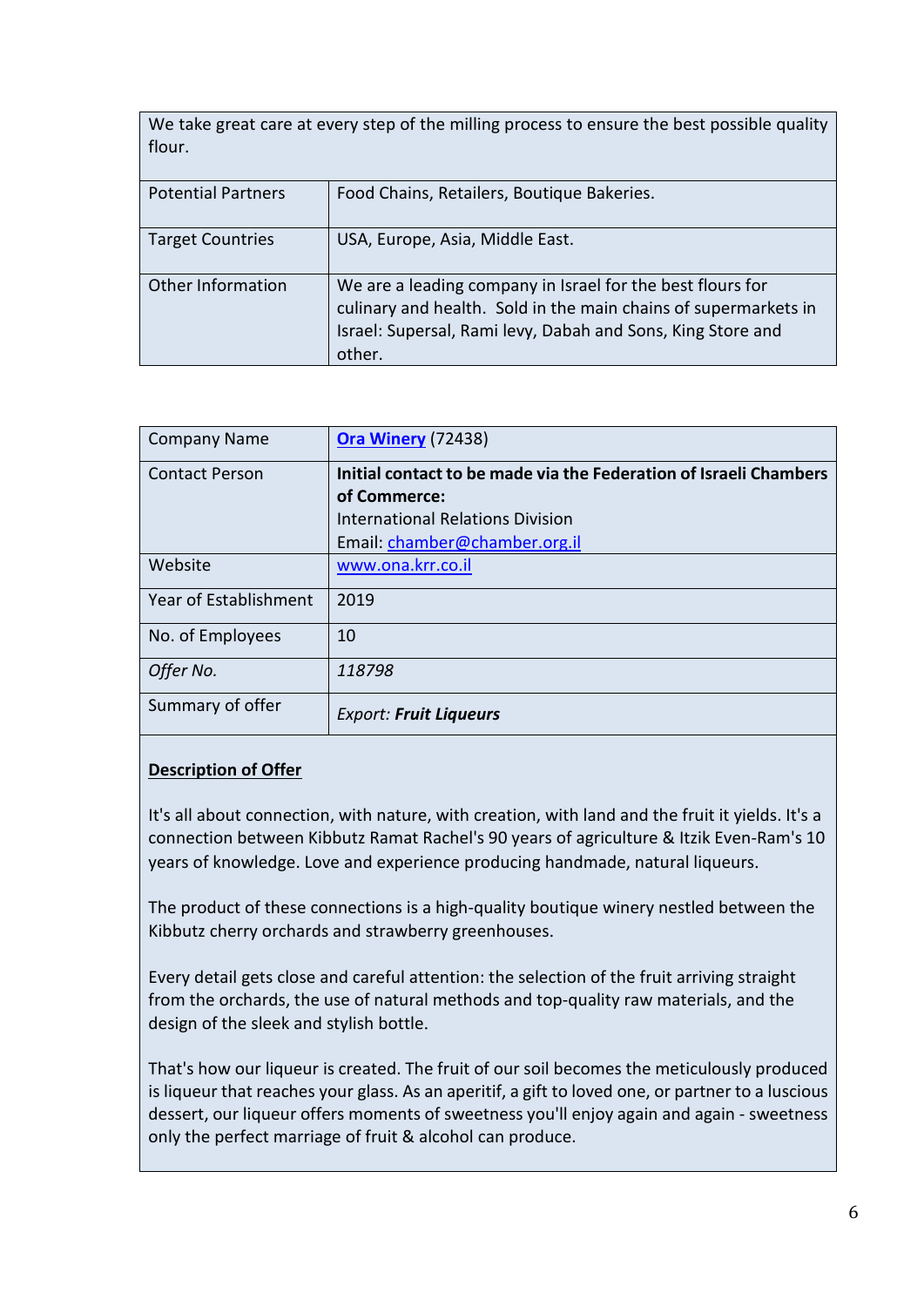| Potential Partners | <b>Importers and Distributors</b> |
|--------------------|-----------------------------------|
| Target Countries   | USA                               |

| <b>Company Name</b>   | Raz Pharmaceutics Ltd. (15117)                                                                                           |
|-----------------------|--------------------------------------------------------------------------------------------------------------------------|
| <b>Contact Person</b> | Initial contact to be made via the Federation of Israeli Chambers                                                        |
|                       | of Commerce:                                                                                                             |
|                       | International Relations Division                                                                                         |
|                       | Email: chamber@chamber.org.il                                                                                            |
| Website               | www.razprogress.co.il                                                                                                    |
| Year of Establishment | 2010                                                                                                                     |
| No. of Employees      | 46                                                                                                                       |
| Offer No.             | 118811                                                                                                                   |
| Summary of offer      | <b>Export: Glycerin Micro Enemas for the treatment of</b><br>constipation, 2 different presentations (Adults & Children) |

We are a leading pharmaceutical company in registration and distribution.

We are allocating market needs, we come across interesting Manufacturers and develop long term business partnerships.

Today, our company is a Marketing Authorization Holder of 35 medications in Israel and have 35 more medications in its pipeline.

Our glycerin Micro-enemas are marketed in 2 different presentations: Adults & Children to treat constipation and we are interested to export them.

| <b>Potential Partners</b> | Institutions, Hospitals, Warehouses, Distributors, etc. |
|---------------------------|---------------------------------------------------------|
| <b>Target Countries</b>   | All countries.                                          |

| Company Name          | <b>Marshall International Ltd. (24514)</b>                        |
|-----------------------|-------------------------------------------------------------------|
| <b>Contact Person</b> | Initial contact to be made via the Federation of Israeli Chambers |
|                       | of Commerce:                                                      |
|                       | <b>International Relations Division</b>                           |
|                       | Email: chamber@chamber.org.il                                     |
| Website               | www.marshallintegrated.com                                        |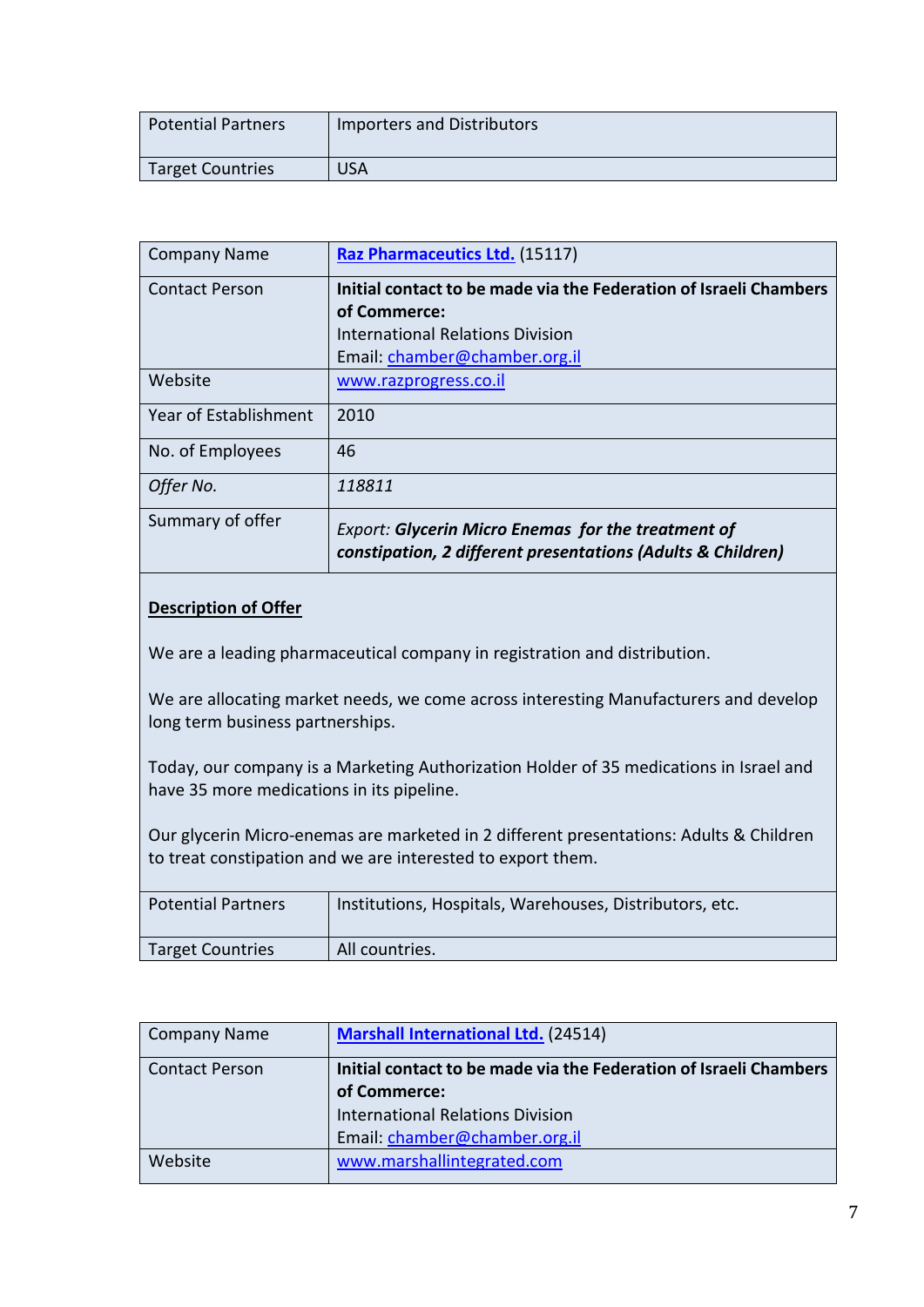| Year of Establishment | 2021                                                                                                                                                                                                                                                                                                                              |
|-----------------------|-----------------------------------------------------------------------------------------------------------------------------------------------------------------------------------------------------------------------------------------------------------------------------------------------------------------------------------|
| No. of Employees      | 7                                                                                                                                                                                                                                                                                                                                 |
| Offer No.             | 118799                                                                                                                                                                                                                                                                                                                            |
| Summary of offer      | Import-Export/Representation/Joint-Ventures:<br>Agro Commodities: Sesame Seeds, Sunflower Seeds, Rice,<br>Sugar, Wheat, Corn, Pulses, Spices, Animal Feed, Edible Oils,<br><b>Peanuts, Cashew Nuts</b><br><b>Homeland Security</b><br><b>Event Management, Business Center (with legal, accounting</b><br>and marketing advisory) |

Recognized worldwide brokers intermediaries handling: Sesame Seeds, Rice, Sugar, Wheat, Corn, Pulses, Spices, Animal Feed, Sunflower Seeds, Edible Oils, Peanuts, Cashew Nuts.

Involved in Homeland Security with several successful projects in India - successful in Event Management representing Lior Suchard, World No. 1 Mentalist entertainer with over 80 shows in India and Asia, now exploring strategic prospects in UAE, Bahrain and Oman.

Important development in the process of "setting up" a JV with an existing well-established group in Dubai and Abu Dhabi, providing Biz Center Advisory services, including accounting and legal advice and selectively marketing in the Food and Restaurant sector - Representing Israeli food products, pharma products, companies for Agro projects, including Dry Farming.

CEO of the UAE JV is the President of the Jewish Community of Dubai residing in the UAE since year 2000, well connected and highly respected in the circle of the Ruling Sheikhs - and available for meaningful projects and advice to open doors selectively - the JV will also focus on Event Management - Assist in organizing Adventure tours and Cultural shows to discover the UAE and Oman.

We will investigate projects on infrastructure, transportation, irrigation and waste treatment.

| <b>Potential Partners</b> | Companies in the field of food processing and exports -<br>Restaurant set up chain - Pharma companies - infrastructure<br>companies.                           |
|---------------------------|----------------------------------------------------------------------------------------------------------------------------------------------------------------|
| <b>Target Countries</b>   | EU Countries, Ukraine, Russia, Brazil, Argentina, Mexico, Peru,<br>Chile, Bangladesh, Malaysia, Hong Kong, China, India, UAE,<br>Singapore, Vietnam, Ethiopia. |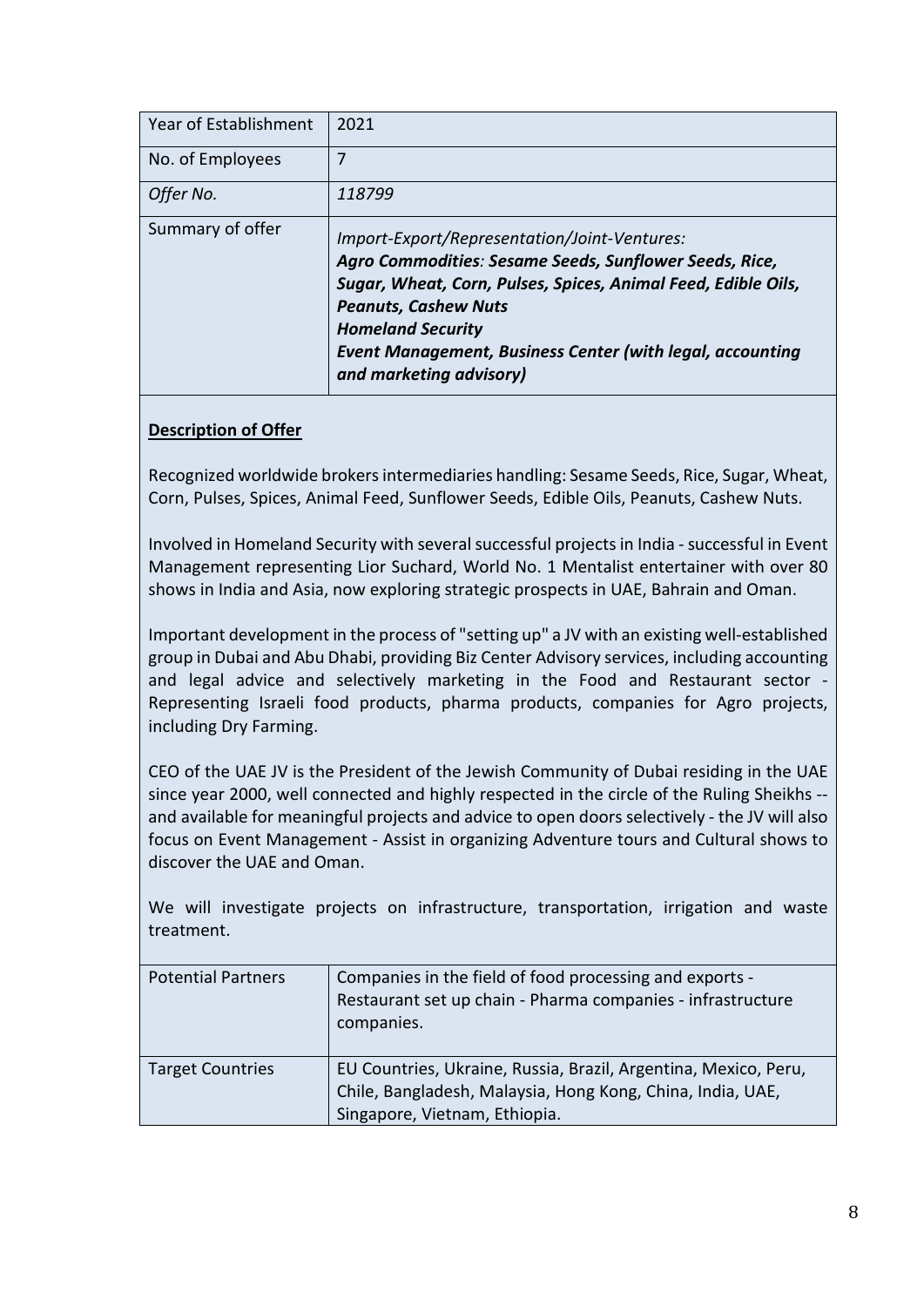| <b>Company Name</b>   | <b>Sapo Group (73378)</b>                                          |
|-----------------------|--------------------------------------------------------------------|
| <b>Contact Person</b> | Initial contact to be made via the Federation of Israeli Chambers  |
|                       | of Commerce:                                                       |
|                       | <b>International Relations Division</b>                            |
|                       | Email: chamber@chamber.org.il                                      |
| Website               | www.sapo-group.com                                                 |
| Social Media          | https://www.linkedin.com/company/sapo-group/                       |
|                       | https://www.facebook.com/Sapo-Group-109365280619034/               |
| Year of Establishment | 1989                                                               |
| No. of Employees      | $11 - 50$                                                          |
| Offer No.             | 118810                                                             |
| Summary of offer      | <b>Export: Heating, Ventilating &amp; Air Conditioning Service</b> |

We offer:

 Unicable – single cable heating mat – forget about dirt, humidity and water that may cause malfunctions to your underfloor heating mat – A world of knowledge in a single cable, Unicable makes all the difference.

 TouchMi – Our touch screen thermostats combine form and function, seamlessly blending with any interior design concept while providing full heating control.

 TouchApp – Control your entire underfloor heating system via Wi-Fi, for total comfort and convenience.

Mirror Demister – The simple solution to avoiding fogged-up mirrors.

At the Group, we're breaking the boundaries of underfloor heating technology to make that warmth and comfort more accessible than ever before. All our products meet the most stringent European safety standards and are rated by our customers as among the best in the world. Contact us now to join our underfloor heating revolution.

| <b>Potential Partners</b> | DIY customers, Small Chains, Distributors in the "home" business<br>sector, Heating companies. |
|---------------------------|------------------------------------------------------------------------------------------------|
| <b>Target Countries</b>   | Europe                                                                                         |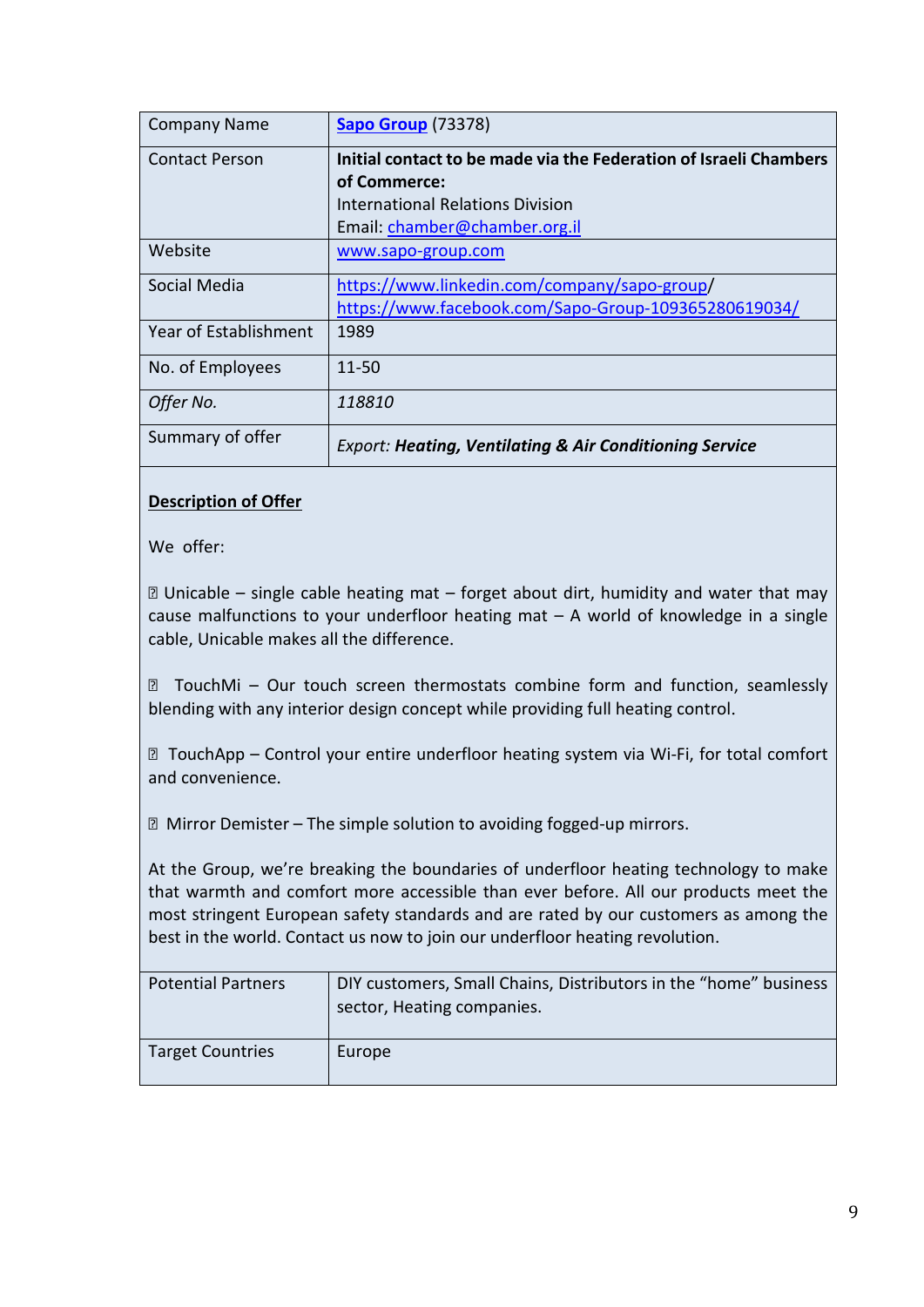| <b>Company Name</b>   | <b>Nando Technoligies Ltd.</b> (73451)                            |
|-----------------------|-------------------------------------------------------------------|
| <b>Contact Person</b> | Initial contact to be made via the Federation of Israeli Chambers |
|                       | of Commerce:                                                      |
|                       | International Relations Division                                  |
|                       | Email: chamber@chamber.org.il                                     |
| Website               | www.nando-drone.com                                               |
| Year of Establishment | 2015                                                              |
| No. of Employees      | 12                                                                |
| Offer No.             | 118812                                                            |
| Summary of offer      | <b>Export: Autonomous Drone in a Box</b>                          |

Nando is a drone-based autonomous platform that offers a wide variety of autonomic solutions. What this means is a drone that can perform reconnaissance and patrols autonomic allies – without any human intervention. The products depend on the specific needs of the client.

Still, such an advanced drone must require a skilled and expensive operator, right? Wrong. The hardworking team of our company has been experimenting, building and rebuilding until reaching a perfect fully independent docking and charging station, utilizing advanced technology and liberal thinking.

Once the site-specific parameters are fed in the platform system - the drone is completely autonomous in all of its functions, from launch to deployment, data capture, analysis, landing and recharging. A monthly or bi-monthly visit by one of our technicians is more than enough to maintain it in perfect operational conditions.

| <b>Potential Partners</b> | Distributors in the field of security, technologies. |
|---------------------------|------------------------------------------------------|
| <b>Target Countries</b>   | All countries.                                       |

# **IMPORT**

| <b>Company Name</b>   | Taste of Asia (31093)                                             |
|-----------------------|-------------------------------------------------------------------|
| <b>Contact Person</b> | Initial contact to be made via the Federation of Israeli Chambers |
|                       | of Commerce:                                                      |
|                       | <b>International Relations Division</b>                           |
|                       | Email: chamber@chamber.org.il                                     |
| Website               | www.toa.co.il/taste-asia-food-products                            |
| Year of Establishment | 1998                                                              |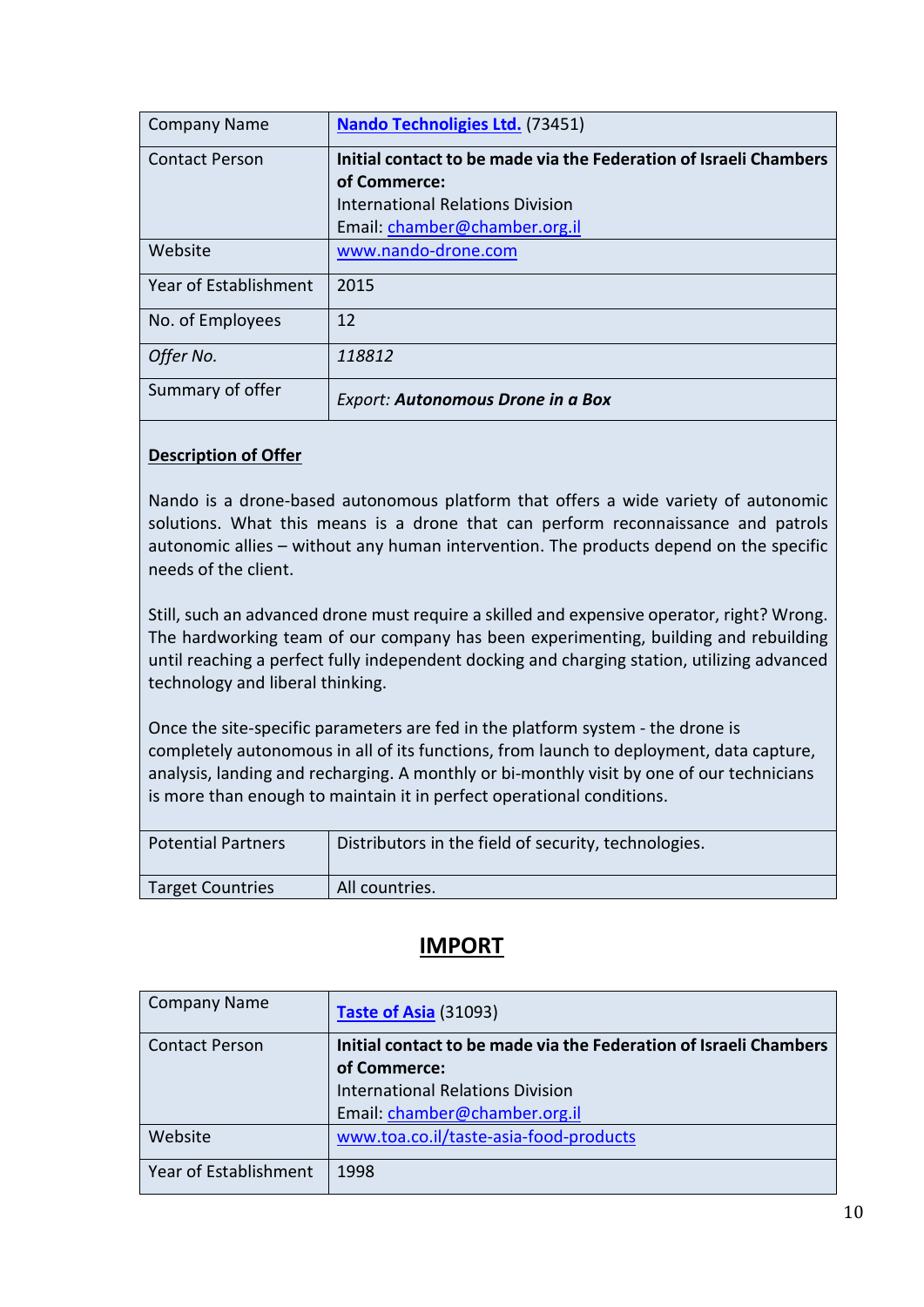| No. of Employees | More than 20                                                  |
|------------------|---------------------------------------------------------------|
| Offer No.        | 118264                                                        |
| Summary of offer | Import: Asian Food Products and Kitchenware from the Far East |

Our company, which was established in 1998, imports, markets, and exports Asian food products and kitchenware for home cooking and the professional kitchen. The company markets to leading supermarkets, health food stores, delicatessens and in addition we export Kosher Asian cooking supplies to food stores catering to the Jewish community worldwide.

The company aims to make the complex flavors of Asian cuisine easy to prepare. Therefore, it is constantly striving to renew its product range with authentic food products and kitchenware from the Far East.

Suppliers and manufacturers with high-quality products, such as: Soy sauce, Sweet Chili sauce, Noodles, Rice, Seaweed and Tofu, Spices, Beverages and Kitchenware, are invited to contact the company.

| <b>Potential Partners</b> | Food Manufactures, Producers and Exporters. |
|---------------------------|---------------------------------------------|
| <b>Target Countries</b>   | Asian Countries.                            |

# **Collaborations/Joint Ventures**

| <b>Company Name</b>   | <b>EasyLine Ltd.</b> (16341)                                      |
|-----------------------|-------------------------------------------------------------------|
| <b>Contact Person</b> | Initial contact to be made via the Federation of Israeli Chambers |
|                       | of Commerce:                                                      |
|                       | International Relations Division                                  |
|                       | Email: chamber@chamber.org.il                                     |
| Website               | www.easyline.co.il                                                |
| Year of Establishment | 2001                                                              |
| No. of Employees      | 20                                                                |
| Offer No.             | 118891                                                            |
| Summary of offer      | Collaboration will be based on knowhow & technology transfer      |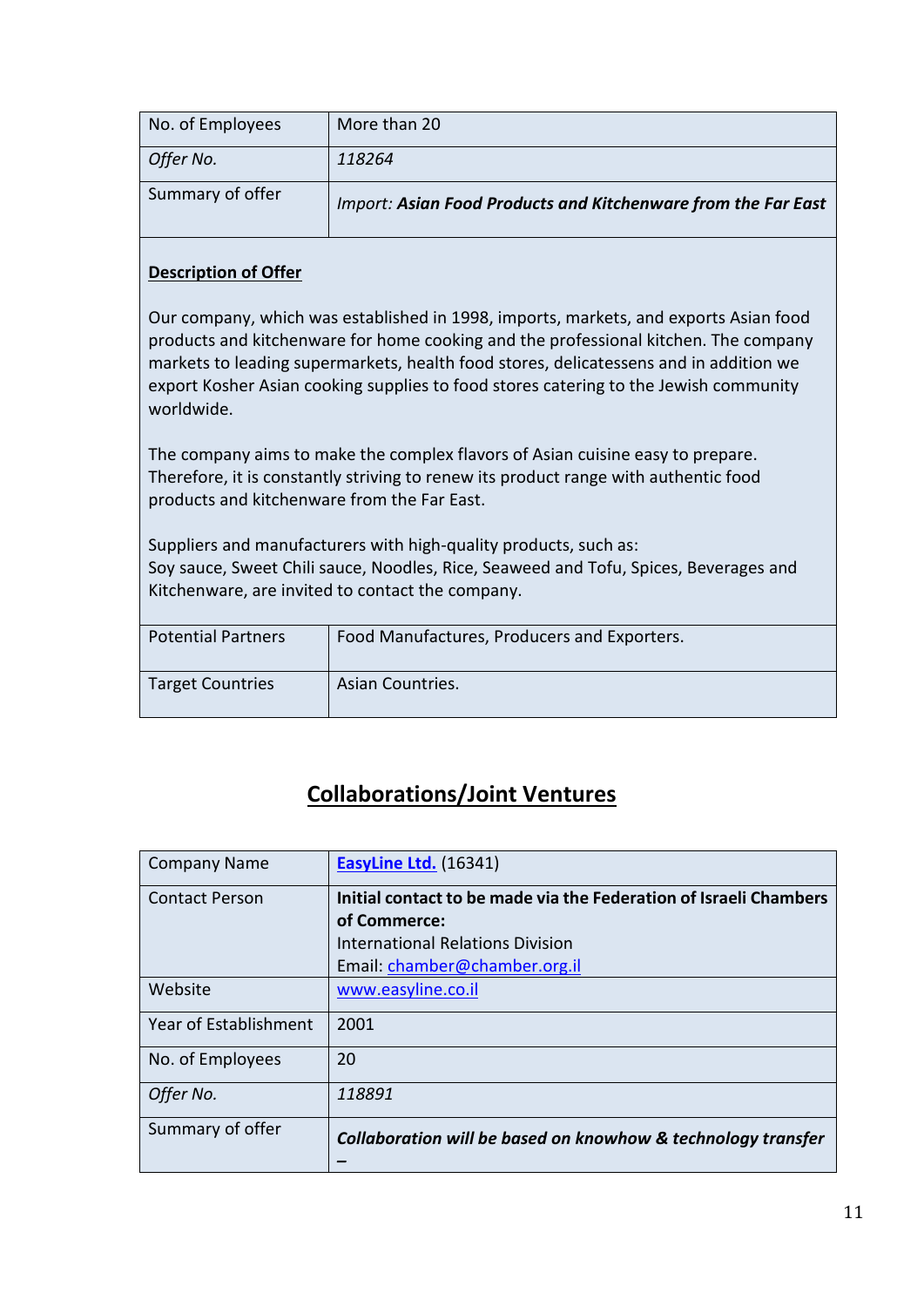| The Israeli company will provide full process package, technical |
|------------------------------------------------------------------|
| support and formulation adjustments to meet specific market      |
| needs. This will enable optimal penetration and expansion in     |
| this most promising market.                                      |

We are a manufacturer (in UHT technology) and distributor of Ready for Use liquid nutrition formulas (FSMP) for a variety of applications.

In 2002, as a result of 3 years extensive R&D, the company launched its first product in the Israeli market. Ever since then production, marketing & distribution is done by our company .

The company, as the brand owner, have been able to gain a significant market share in Israel competing successfully with Abbott.

All of our liquid products (for oral and enteral feeding), are designed to provide the total nutritional needs for the target users. They consist, therefore, of all nutritional building blocks- Proteins, carbohydrates, fats & oils, fibers, vitamins & minerals. Inclusion of all the a.m. component in a homogenous, stable, sustainable, palatable, safely performing formula, presents a most complicated technological challenge.

The Clinical Nutrition Market is increasing rapidly: in 2019 Clinical Nutrition Market size was valued around USD 51,000 million with anticipated growth of over 8.1% CAGR from 2019 to 2025.

Since geriatric population is rapidly growing, rising prevalence of chronic diseases, stimulated number of people require clinical nutrition delivered by various routes including parenteral, and enteral feeding .

The huge potential of this market on one hand, and its proven expertise and success in this product line on the other hand, Encourage our company to explore global opportunities.

This will preferably be achieved via collaboration with companies all over the world, who are interested in expanding their business into medical food by setting up the brand and product line for their local market.

Collaboration will be based on knowhow & technology transfer - We will provide full process package, technical support and formulation adjustments to meet specific market needs. This will enable optimal penetration and expansion in this most promising market.

| <b>Potential Partners</b> | Distributors to hospitals and nursing homes, Pharma or food<br>supplement companies seeking expansion into emerging market<br>via value-added product line. |
|---------------------------|-------------------------------------------------------------------------------------------------------------------------------------------------------------|
| <b>Target Countries</b>   | Central and Eastern Europe, India, South Africa, China, Brazil,<br>Chile, Colombia.                                                                         |